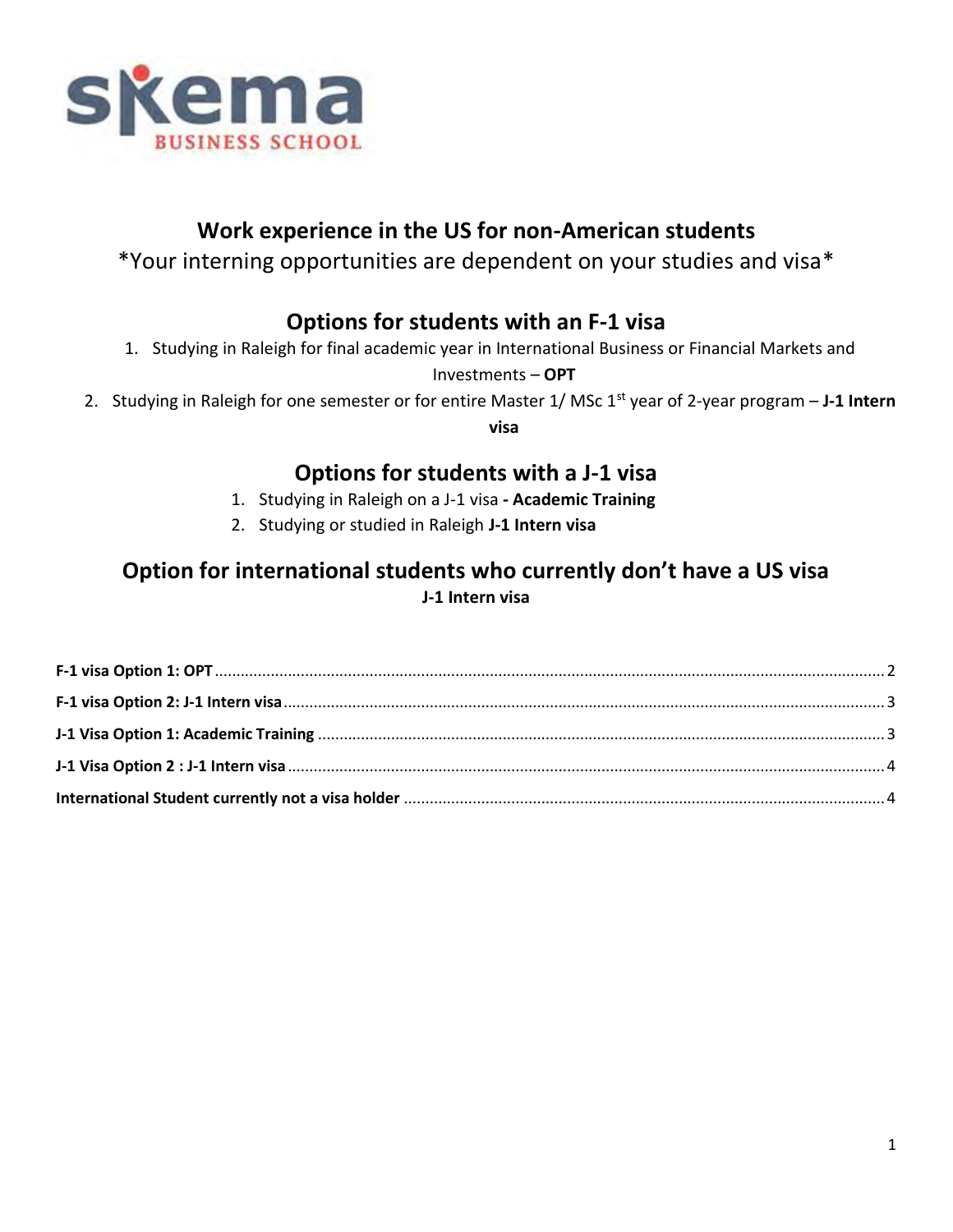

# **F-1 visa Option 1: OPT**

## <span id="page-1-0"></span>**What is OPT?**

OPT stands for Optional Practical Training, it allows students to gain practical experience through temporary employment in a field that is directly related to their course of study. Part-time OPT is less than 20 hours a week. Full-time OPT is more than 20 hours a week. You can do OPT for up to 12 months.

### **Who is eligible?**

Post-completion OPT is ONLY for M2/MSc students who were enrolled for one full academic year at SKEMA Raleigh, and have successfully completed their program.

### **What do I need to do?**

You may apply before finding employment. You will need the Academic Director to sign a recommendation form, and then the DSO will put your request in SEVIS. Speak to your PDSO or DSO Principal/Designated School Official for more details:

Marie-Claire Ribeill, PDSO, [Marieclaire.ribeill@skema.edu](mailto:Marieclaire.ribeill@skema.edu) (919) 535-5704 Mariora Texier, DSO, [Mariora.texier@skema.edu](mailto:Mariora.texier@skema.edu) (919) 535-5711

### **When do I need to take action?**

Applications are accepted 90 days prior to the program end date and no later than 60 days after the program end date. Once the DSO enters your request in SEVIS, you must submit your application to USCIS within 30 days.

### **Travel During OPT**

We do not recommend that you travel while OPT is pending.

If you plan to travel outside the US on your F-1 visa while doing OPT you **MUST** have the following documents with you:

- $\checkmark$  Valid passport
- $\checkmark$  Valid F-1 visa
- $\checkmark$  I-20 signed by DSO
- $\times$  EAD
- $\checkmark$  Letter of employment (on employer's letterhead stating your name, job title, brief job description, and start date; if you have already begun to work on OPT a letter confirming employment and knowledge of your travel plans and recent pay stubs).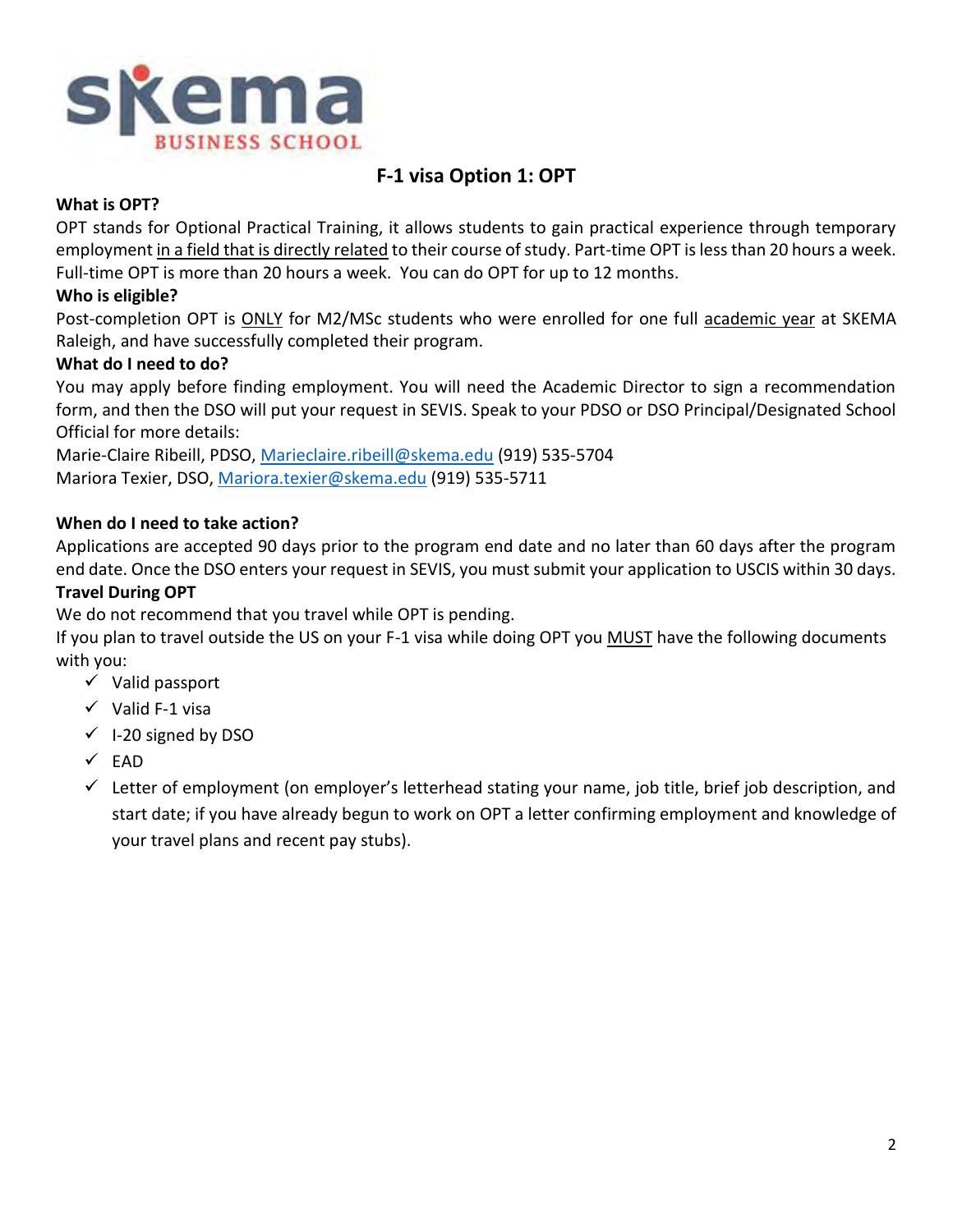

# **F-1 visa Option 2: J-1 Intern visa**

### <span id="page-2-0"></span>**What is a J-1 intern visa?**

J- 1 visas allow students to come to the US to train in their field of study for up to 12 months.

## **Who is eligible?**

Applicants can be foreign nationals who are either continuing their studies, or have recently finished their program or graduated from a post-secondary academic institution. The visa must be requested outside the US, in the student's home country.

### **What do I need to do?**

- 1. Find a job or internship
- 2. Find a sponsor (e.g. Paranthèse)
- 3. Apply for a J-1 visa in your home country

# **When do I need to take action?**

<span id="page-2-1"></span>Please plan on the process taking 8 weeks.

# **J-1 Visa Option 1: Academic Training**

### **What is Academic Training?**

The J-visa is part of an exchange program and is subject to rules that are different from the F-1 student visa. Academic training allows J -1 students the opportunity to do an internship or accept a job related to their field of study by extending their visa. IIE (Institute of International Education) issues the J-1 visa and will be their sponsor. This means the student does NOT have to leave the US to get a new visa. The training period is shorter than or equal to the number of months spent studying.

# **Who is eligible?**

J-1 visa holders in good academic standing, and who have found an internship may apply for Academic Training.

### **What do I do?**

- Find a position (firm offer) directly related to field of studies
- Request an extension from IIE BEFORE your program end date
- Have an unexpired DS 2019
- Be in good academic standing
- Begin training no more than 30 days after completing his studies
- Provide proof of sufficient funds if internship is unpaid
- Have health insurance that meets federal regulations

The period of training cannot exceed the time of study. This is to assure that students are coming for study and not for training.